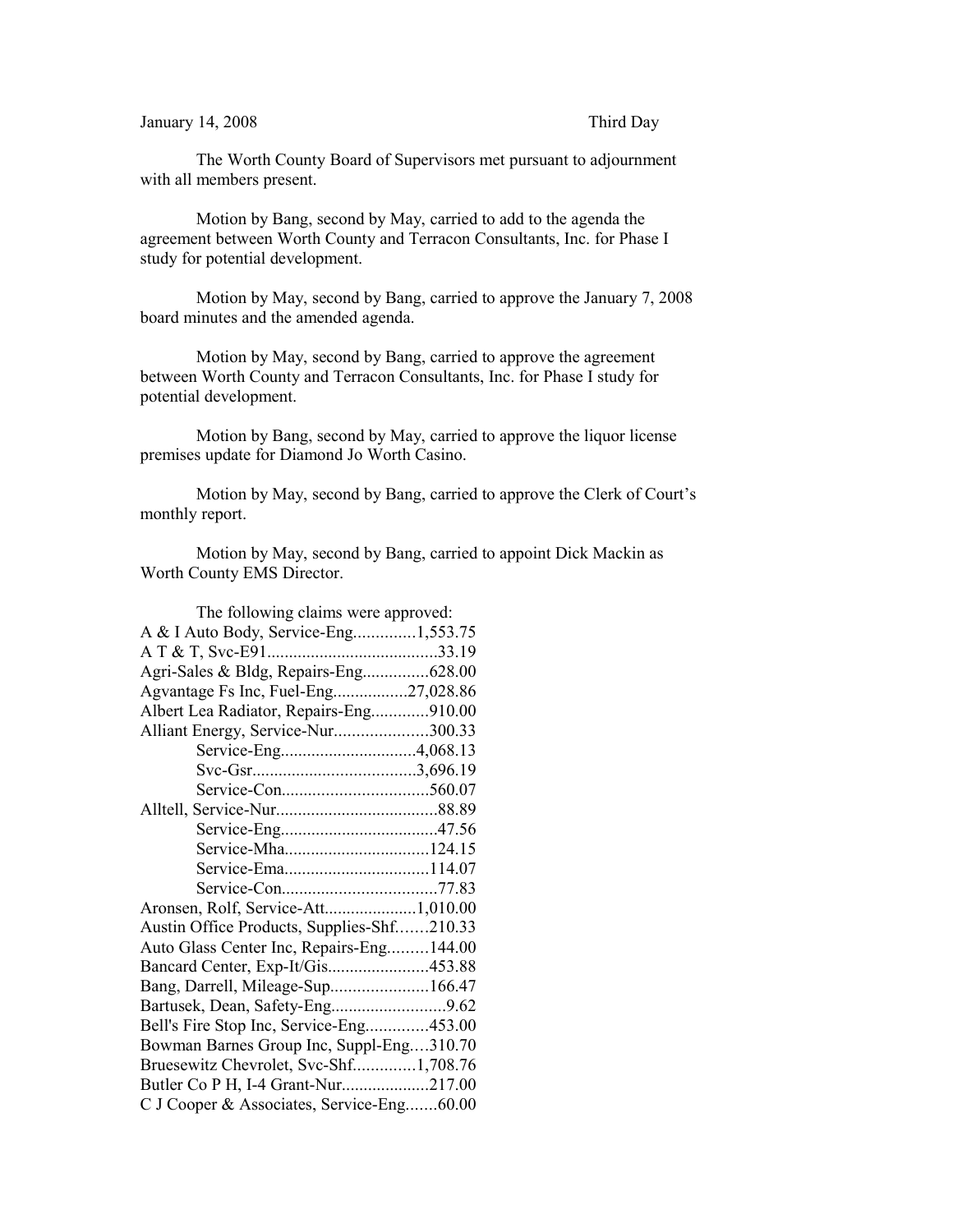| Carquest Auto Parts, Svc-Shf102.00         |  |
|--------------------------------------------|--|
|                                            |  |
| Central Disposal System, Serv-Sdp6,575.00  |  |
| Chickasaw Co P H, I-4 Grant-Nur184.26      |  |
| Chief Supply, Equip-Shf444.89              |  |
| City of Fertile, Rutf-Eng1,230.57          |  |
|                                            |  |
|                                            |  |
| City of Hanlontown, Rutf-Eng299.51         |  |
|                                            |  |
| City of Kensett, Rutf-Eng366.29            |  |
|                                            |  |
| City of Manly, Service-Eng22.32            |  |
| City of Northwood, Service-Nur34.00        |  |
|                                            |  |
|                                            |  |
|                                            |  |
|                                            |  |
| Community Care Inc, Exp-Mha283.86          |  |
| Creger, Jeffrey, Mileage-Sup136.71         |  |
| Crysteel Truck Equip, Suppl-Con4,781.00    |  |
| D & L Equipment, Repairs-Eng1,028.42       |  |
|                                            |  |
| District II Treasurers Assoc, Edu-Trs33.00 |  |
| Ehrich, Cherrice, Mileage-Mha13.02         |  |
| Elderbridge Agency, Appr-Org2,144.50       |  |
| Electronic Engineering, Svc-Shf204.25      |  |
|                                            |  |
| Electronic Specialties, Service-Eng469.60  |  |
| Emmet Co P H, I-4 Grant-Nur569.04          |  |
| Fallgatter's Market, Exp-Shf1,102.46       |  |
|                                            |  |
|                                            |  |
| Fertile Public Library, Appr-Lib6,250.00   |  |
|                                            |  |
| Five Star Cooperative, Parts-Eng280.45     |  |
| Floyd Co P H, I-4 Grant-Nur943.24          |  |
| Forest City Summit/Globe, Exp-Shf36.00     |  |
| Francis Lauer, Service-Juv186.60           |  |
| Franklin Co P H, I-4 Grant-Nur1,451.57     |  |
| Gopher Sign Company, Signs-Eng17.89        |  |
| Grafton Public Library, Appr-Lib6,250.00   |  |
| Gray Manufacturing, Tools-Eng1,110.00      |  |
| Greens Keepers Lawn Care, Ser-Con2,050.00  |  |
| Greve Law Office, Copies-Att132.50         |  |
|                                            |  |
| Healthworks, Service-Eng20.00              |  |
| Heartland Power Coop, Service-Eng26.00     |  |
|                                            |  |
| Heartland Technology, Service-Dap37.50     |  |
|                                            |  |
|                                            |  |
| Hope Haven, Svc-Mha1,556.20                |  |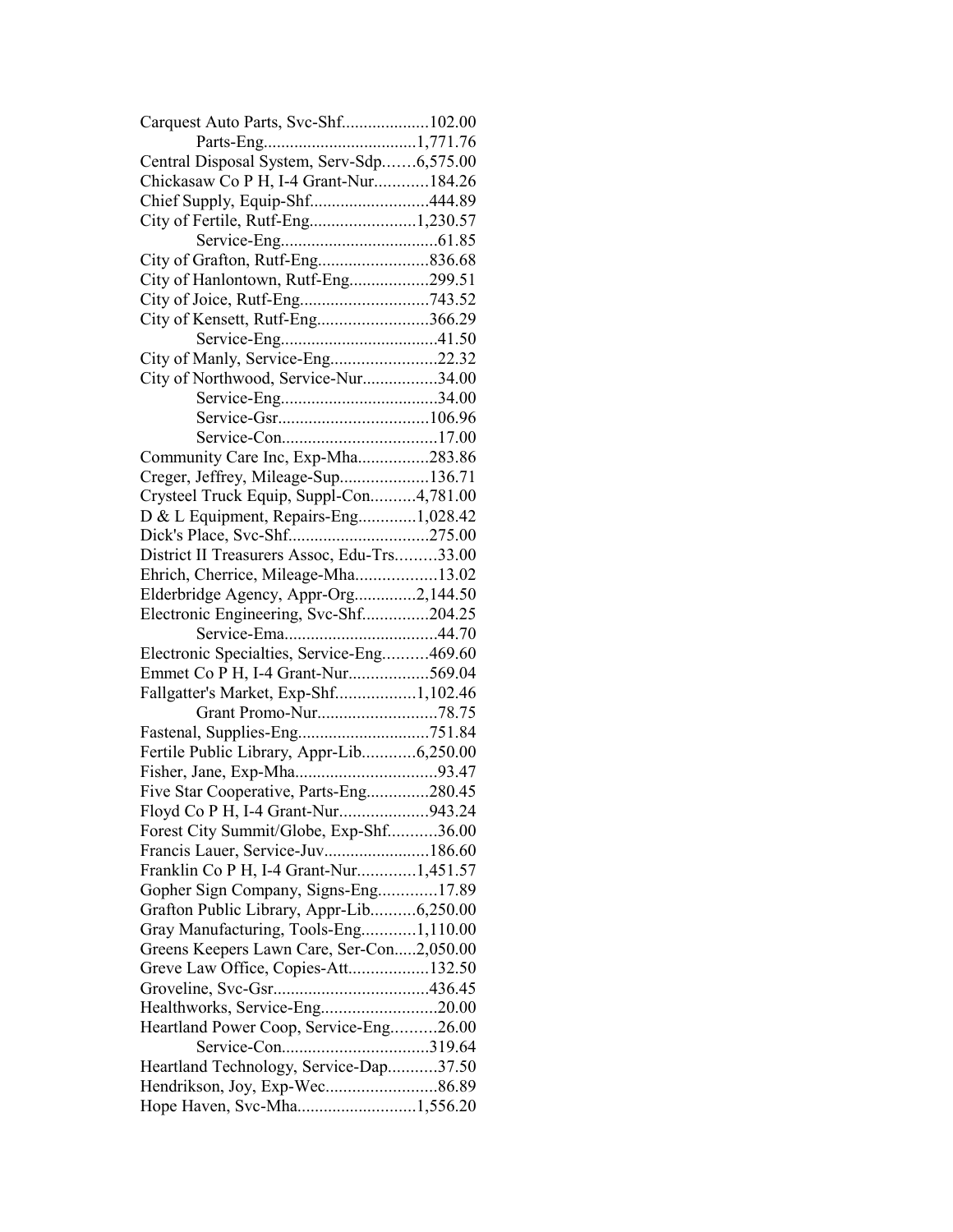| Huber Supply Co, Supplies-Eng206.80<br>Hygienic Laboratory Acct, Service-Con11.00<br>IA Workforce Develop, Unempl-Ins115.06<br>Interstate Motor Trucks, Repairs-Eng2,861.53 |  |
|-----------------------------------------------------------------------------------------------------------------------------------------------------------------------------|--|
|                                                                                                                                                                             |  |
|                                                                                                                                                                             |  |
|                                                                                                                                                                             |  |
|                                                                                                                                                                             |  |
|                                                                                                                                                                             |  |
| Iowa Co Recorder's Assn, Dues-Rec200.00                                                                                                                                     |  |
| Iowa Office Supply Inc, Supplies-Eng143.98                                                                                                                                  |  |
| Iowa Prison Industries, Supplies-Con3,208.00                                                                                                                                |  |
| Iowa Recycling Associati, Dues-Sdp60.00                                                                                                                                     |  |
|                                                                                                                                                                             |  |
|                                                                                                                                                                             |  |
| J & J Machining Welding, Suppl-Eng178.70                                                                                                                                    |  |
| Jerico Service Inc, Supplies-Eng3,444.00                                                                                                                                    |  |
| Joice Fire Dept, Equp-E911,500.00                                                                                                                                           |  |
| Joice Public Library, Appr-Lib6,250.00                                                                                                                                      |  |
| Kenison, Elizabeth, Mileage-Rec51.52                                                                                                                                        |  |
| Kensett Public Library, Appr-Lib6,250.00                                                                                                                                    |  |
|                                                                                                                                                                             |  |
| Kinney Memorial Library, Appr-Lib6,250.00                                                                                                                                   |  |
| Kirsch, Kristine, Edu-Shf130.20                                                                                                                                             |  |
| Konica Minolta Business, Service-Nur29.38                                                                                                                                   |  |
| Kossuth Co P H, I-4 Grant-Nur1,326.46                                                                                                                                       |  |
|                                                                                                                                                                             |  |
| Lawson Products Inc, Supplies-Eng783.73                                                                                                                                     |  |
|                                                                                                                                                                             |  |
| Liberty Square, Service-Mha1,265.42                                                                                                                                         |  |
| Mad-Gaard Construction, Serv-Con10,088.00                                                                                                                                   |  |
| Mail Services Llc, Renewal-Trs233.47                                                                                                                                        |  |
| Manly Junction Signal, Exp-Shf25.00                                                                                                                                         |  |
| Subscription-Asr25.00                                                                                                                                                       |  |
|                                                                                                                                                                             |  |
| Subscription-Eng25.00                                                                                                                                                       |  |
|                                                                                                                                                                             |  |
|                                                                                                                                                                             |  |
| Manly Public Library, Appr-Lib6,250.00                                                                                                                                      |  |
| Marshall & Swift Inc, Svc-Shf395.26                                                                                                                                         |  |
|                                                                                                                                                                             |  |
|                                                                                                                                                                             |  |
|                                                                                                                                                                             |  |
| Martin Bros Dist Co. Inc, Supplies-Gsr752.30                                                                                                                                |  |
| Mason City Business Syst, Exp-Shf175.23                                                                                                                                     |  |
|                                                                                                                                                                             |  |
|                                                                                                                                                                             |  |
| Matt Parrott & Sons Co, Supplies-Trs28.36                                                                                                                                   |  |
|                                                                                                                                                                             |  |
| Mechem, Elsie L, Mileage-Mha48.83                                                                                                                                           |  |
|                                                                                                                                                                             |  |
|                                                                                                                                                                             |  |
| Mental Health Center, Svc-Mha7,435.16                                                                                                                                       |  |
| Mercy Home Care, Supplies-Nur15.48                                                                                                                                          |  |
|                                                                                                                                                                             |  |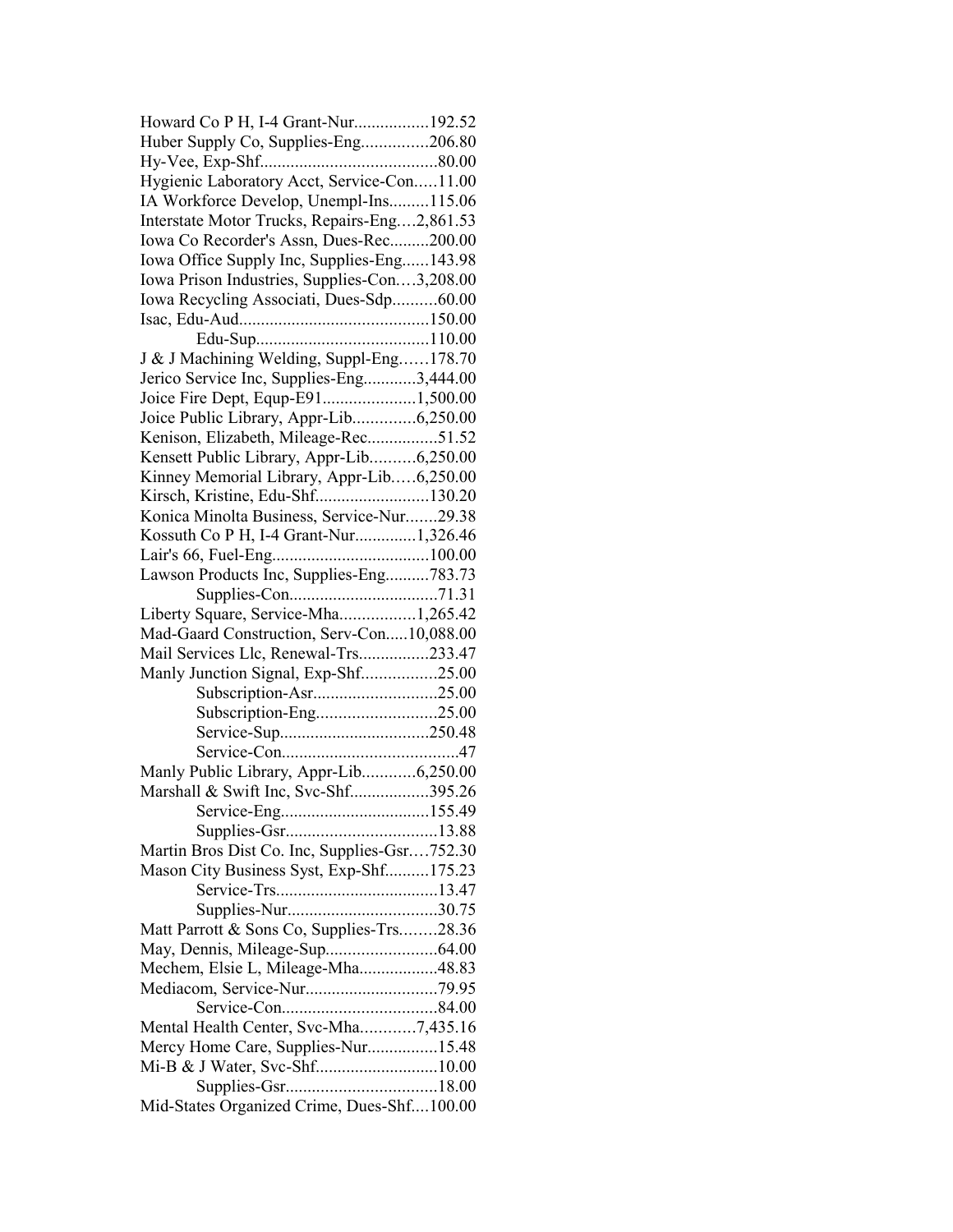| Mireles, Jessie, Mileage-Mha403.62         |  |
|--------------------------------------------|--|
| Mireles, Sandra, Mileage-Mha436.17         |  |
| Mitchell Co Care, Svc-Mha1,404.00          |  |
| Mitchell Co P H, I-4 Grant-Nur797.63       |  |
| Mitchell Co Sheriff, Svc-Shf900.00         |  |
| Next Generation Technolo, Svc-Mha585.00    |  |
|                                            |  |
| Niebur, Ellen, Mileage-Mha31.62            |  |
| North Central Iowa, Due-Nur25.00           |  |
| North Country Equipment, Svc-Gsr19.35      |  |
|                                            |  |
| North Iowa Vocational, Service-Mha1,980.00 |  |
|                                            |  |
| Northwood Anchor, Dues-Shf36.00            |  |
| Subscription-Att36.00                      |  |
| Service-Sup320.80                          |  |
|                                            |  |
| Northwood Electric Inc, Service-Gsr72.53   |  |
|                                            |  |
| Northwood Lumber Co, Edu-Shf39.83          |  |
|                                            |  |
| Northwood Public Library, Appr-Lib6,250.00 |  |
| Northwood Sanitation, Service-Nur80.00     |  |
|                                            |  |
| Northwood True Value, Supplies-Shf250.27   |  |
|                                            |  |
|                                            |  |
| Northwood Welding, Supplies-Eng15.00       |  |
| Northwoods State Bank, Edu-Shf314.89       |  |
|                                            |  |
|                                            |  |
| Oleson, Chad, Bounty-Daa10.00              |  |
| Olsons Trading Post Inc, Service-Con154.03 |  |
|                                            |  |
|                                            |  |
| Osage Municipal Utilities, Svc-E9124.83    |  |
| Ostrander, Chelsey, Edu-Shf46.50           |  |
| Palo Alto Co P H, I-4 Grant-Nur933.94      |  |
| Pathology Associates, Service-Mex1,900.00  |  |
| Peterson Excavating & Dr, Serv-Cap4,851.00 |  |
|                                            |  |
| Printing Services Inc, Supplies-Asr30.06   |  |
| Supplies-Aud151.92                         |  |
| Pronto Market, Supplies-Eng35.25           |  |
|                                            |  |
|                                            |  |
| Ram Systems, Service-Nur480.00             |  |
| Randall Ready Mix Llc, Supplies-Eng773.29  |  |
| Supplies-Con220.00                         |  |
| Renteria, Jesus, Exp-Shf150.00             |  |
| Retired Senior Volunteer, Appr-Org1,750.00 |  |
| Rohne, Joel, Exp-It/Gis22.60               |  |
|                                            |  |
| Ron's Heating & Cooling, Rep-Eng3,602.42   |  |